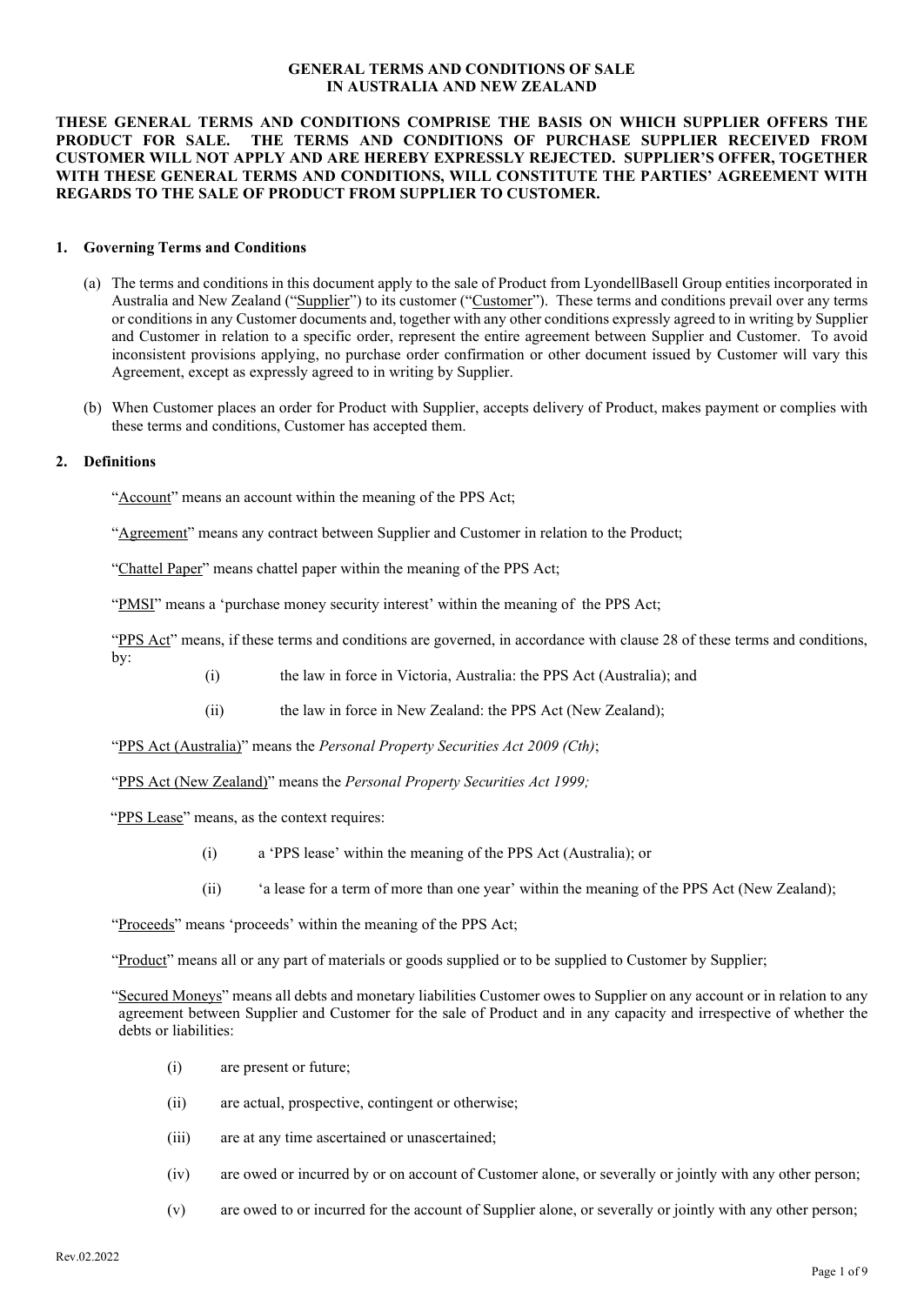- (vi) are owed to any other person as agent (whether disclosed or not) for or on behalf of Supplier;
- (vii) are owed or incurred as principal, interest, fees, charges, taxes, damages (whether for breach of contract or tort or incurred on any other ground), losses, costs or expenses, or on any other account;
- (viii) are owed to or incurred for the account of Supplier directly or as a result of:
	- A. the assignment to Supplier of any debt or liability of Customer; or
	- B. any other dealing with any such debt or liability;
- (ix) are owed to or incurred for the account of Supplier before the date of this Agreement, before the date of any assignment of this Agreement by Customer to any other person or otherwise; or
- (x) comprise any combination of the above.

"Security Agreement" means a security agreement within the meaning of the PPS Act;

"Security Interest" means a security interest within the meaning of the PPS Act; and

"Verification Statement" means a verification statement within the meaning of the PPS Act.

#### **3. Security Interests**

- (a) Under this Agreement, Customer grants Security Interests to Supplier including without limitation:
	- (i) first, a retention of title in respect of the Product (in accordance with clause 9);
	- (ii) secondly, a charge over the Product (in accordance with clause 10);
	- (iii) thirdly, over Value Added Goods (in accordance with clause 9(f)(ii)); and
	- (iv) fourthly, over the pallets, but only to the extent that a PPS Lease in relation to the pallets arises pursuant to these terms and conditions.
- (b) This Agreement constitutes a Security Agreement.
- (c) Supplier may perfect its Security Interests by lodging a financing statement on the Personal Property Securities Register established under the PPS Act.

#### **4. Quotations and Price**

- (a) If Supplier gives Customer a quotation, Supplier is not making Customer an offer. Supplier may withdraw or alter the quotation without giving Customer notice. If Supplier does not withdraw the quotation, it is valid for the period stated (or if no period is stated, for thirty (30) days from its date).
- (b) Any description of the Product in a quotation or elsewhere is given for the purposes of identification only and will not give rise to a contract of sale by description.
- (c) An order placed by Customer will become binding on Supplier only when Supplier accepts it in writing or when Supplier delivers the Product, whichever is earlier.
- (d) The price of the Product will be in accordance with the Supplier's price list or the price for the Product otherwise current at the time Supplier accepts the order. Any price concession or discount Supplier provides to Customer will cease to apply if Customer breaches this Agreement. Supplier may vary the price charged for the Product, effective for all orders placed after Supplier gives written notice to Customer.

### **5. GST**

- (a) Unless stated otherwise, the price does not include goods and services tax (GST) (as defined in Australia in A New Tax System (Goods and Services Tax) Act 1999 (Cth), or as payable in New Zealand under the Goods and Services Tax Act 1985).
- (b) To the extent that any supply made under or in connection with this Agreement is a taxable supply, the GST exclusive consideration otherwise to be paid or provided for that taxable supply is increased by the amount of any GST payable in respect of that taxable supply and that amount must be paid at the same time and in the same manner as the GST exclusive consideration is otherwise to be paid or provided. The supplier must provide a tax invoice to the recipient of the taxable supply.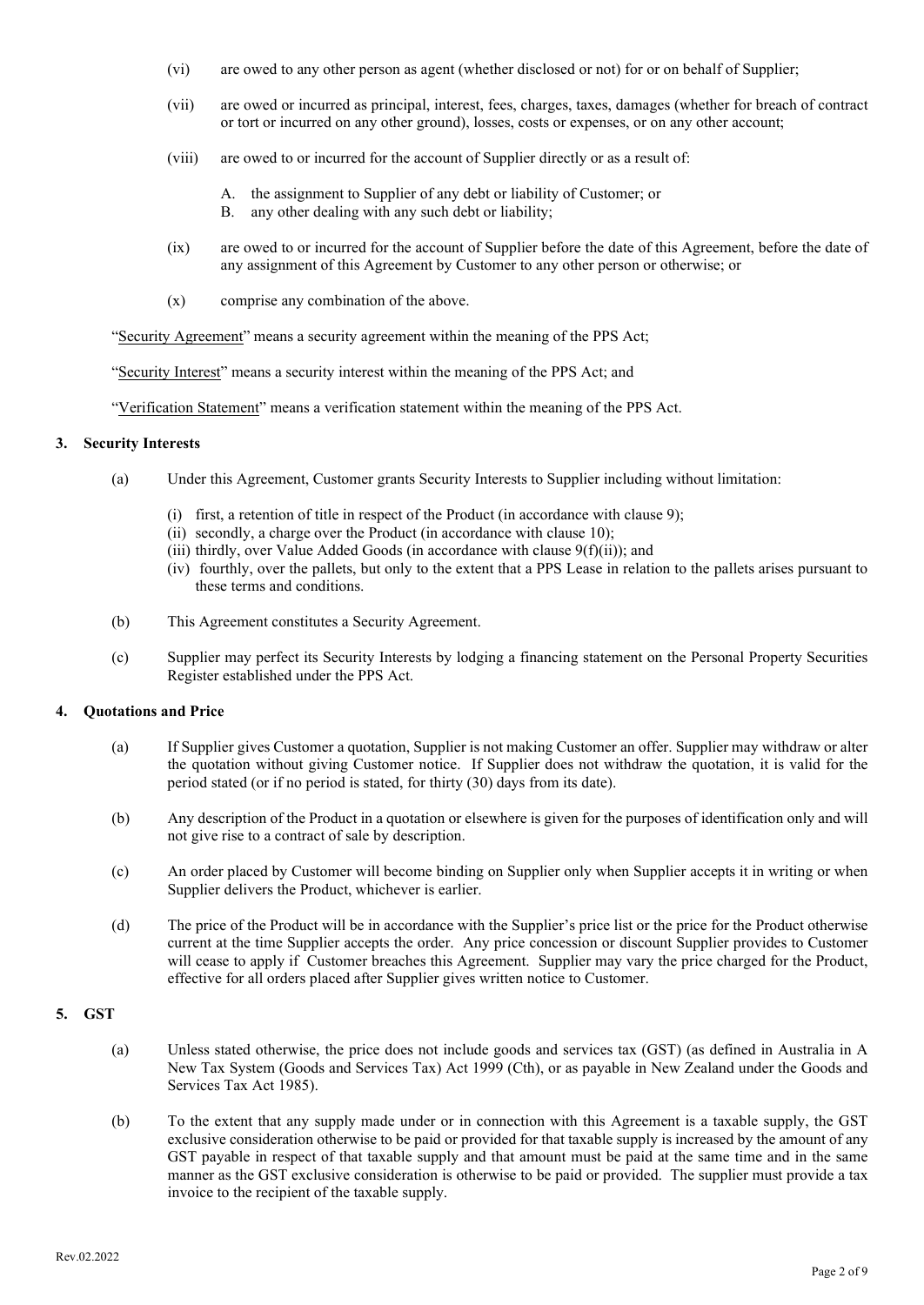(c) If a government or other competent authority imposes, alters or repeals any tax or other levies in connection with the manufacturing, sale, exports or delivery (including but not limited to any tax or other levies on raw materials), Supplier may at any time adjust the price accordingly or may rescind the Agreement by written notice to Customer.

## **6. Payment**

- (a) Unless otherwise agreed in writing, Customer must pay Supplier for the Product purchased within twenty-one (21) days after the end of the month in which the Product was delivered, without setting off any amounts Supplier may owe to Customer. Supplier reserves the right to set off any amount Supplier owes to Customer, against any amount Customer owes to Supplier.
- (b) When the payment due date falls on a weekend or public holiday, payment will be made on the prior working day.
- (c) Payment will be made by Customer direct to Supplier's bank account through Supplier's Electronic Funds Transfer (EFT) facility.
- (d) Supplier may require immediate payment of all unpaid monies (whether or not actually due by Customer):
	- (i) if any of the following occurs:
		- A. an order is made, or a resolution is passed, to wind up Customer, a meeting is called to consider a resolution to wind up Customer or a provisional liquidator is appointed;
		- B. a receiver or receiver and manager is appointed over the whole or part of Customer's business or assets;
		- C. Customer enters any arrangement or composition with any of Customer's creditors;
		- D. Customer is placed under administration, a meeting is called or some other step taken to place Customer under administration;
		- E. Customer cannot pay its debts as they fall due; or
		- F. Customer does not comply with this Agreement, or
	- (ii) if Supplier considers (in its sole discretion) that Customer's creditworthiness has become unsatisfactory.
- (e) If Customer does not pay in full by the due date, Supplier may charge Customer a late payment fee. This late payment fee is a daily charge applied on each day from the due date until full payment is made, and is a reasonable pre-estimate of Supplier'sloss resulting from Customer'sfailure to make payment when it is due. The daily charge (including GST) is the overdue amount multiplied by the Daily Rate. The "Daily Rate" is the rate determined by dividing the Annual Rate by 365. On any day the "Annual Rate" is the rate that is 2% per annum above the prevailing ANZ prime overdraft rate for overdrafts of \$100,000 or more.
- (f) Customer must pay all expenses incurred by Supplier in enforcing its rights under this Agreement.
- (g) Supplier may require Customer to pay cash when or before the Product is dispatched, or to provide security that Supplier deems satisfactory.
- (h) If Customer fails to make any payment in full as and when it is due and until the payment has been made, or if any of the events referred to in clause 6(d) occur, Supplier may, in addition to other things, withhold any Product or parts of Product in transit, suspend or cancel the supply of Product under any accepted order or suspend the acceptance of any further orders made by Customer.
- (i) Any order made by Customer or quotation given by Supplier to Customer is subject to general credit approval and specific credit limits Supplier sets for Customer in its reasonable discretion. If Customer places an order which, on its own or cumulated with the value of previous orders for which Supplier has not yet received payment in full, exceeds the credit limit set by Supplier for Customer, Supplier may in its sole and absolute discretion, at any time and without notifying Customer, suspend or cancel those orders or all or any part of any delivery under such orders, for as long as Customer's credit limit is exceeded, including any order which Supplier has already confirmed.

# **7. Delivery**

- (a) Any delivery time given is only an estimate. Supplier is not liable to Customer for any loss or damage suffered or incurred as a result of late or early delivery.
- (b) Customer must accept and pay for the Product even if delivered late.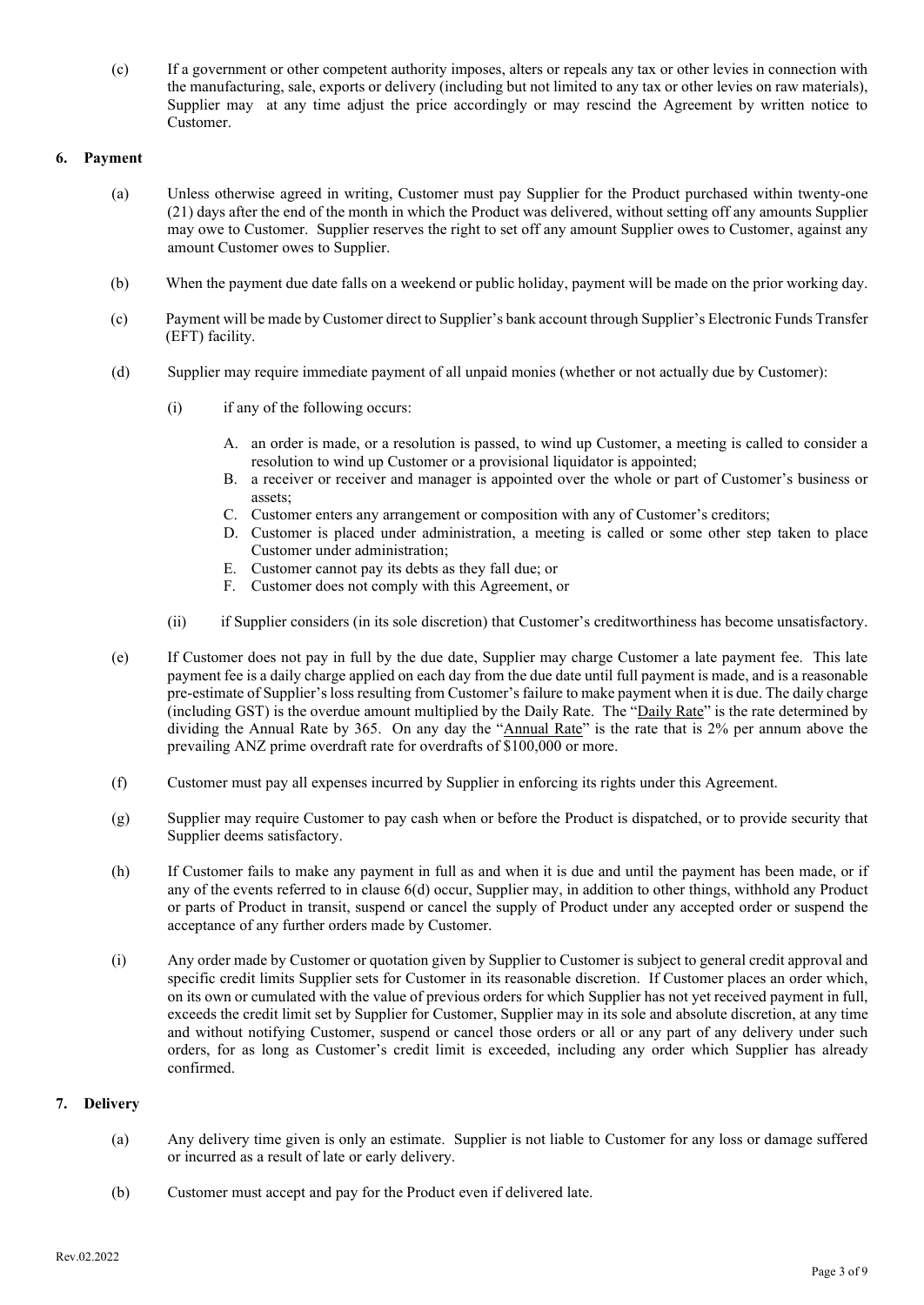- (c) The terms of delivery will be as agreed between Customer and Supplier for each order. The terms of delivery will be interpreted on the basis of Incoterms 2020, except in the case of a conflict with this Agreement (in which case this Agreement will prevail) or unless otherwise agreed.
- (d) Unless otherwise agreed in writing, delivery takes place when Supplier notifies Customer that they may collect the Product from Supplier's premises or the Product is otherwise collected from Supplier's premises on Customer's behalf.
- (e) Supplier may deliver the Product in installments. Each installment will be treated as a sale under this Agreement. If Supplier fails to deliver any installment, Customer must still accept and pay for the remaining installments. If Customer does not pay for an installment, Supplier may treat the non-payment as a breach of contract relating to the other installments.
- (f) If Supplier and Customer agrees to arrange delivery of the Product to Customer's premises, Customer undertakes to provide adequate and proper facilities for the reception and storage of the Product at the expected delivery date and Customer warrants that those facilities comply with all relevant statutes or regulations, including health and safety regulations and that all necessary permits and licences have been obtained.

### **8. Risk**

Risk of damage to or loss of the Product passes to Customer at the time of delivery. Supplier is not liable to Customer for any loss or damage or deterioration of the Product after delivery, even if Supplier arranged freight.

### **9. Title**

- (a) Supplier retains title to and ownership of the Product until Customer has paid all monies owed to Supplier (and all cheques or negotiable instruments have been paid) in respect of the supply of the Product.
- (b) Customer acknowledges and agrees that:
	- (i) Supplier's rights in the Product established by clause 9(a) are a PMSI; and
	- (ii) Supplier will have a PMSI in any Proceeds of the Product.
- (c) Until title passes to Customer, Customer holds the Product on Suppliers behalf as bailee and Customer acknowledges that a fiduciary relationship exists between Customer and Supplier. Customer must store the Product so that it is clearly identifiable as belonging to Supplier, and Customer must return the Product to Supplier if requested. Supplier can retake possession of any Product in Customer's possession if any of the events in clause 6(d) occur. Customer must take out and pay for insurance sufficient to cover both Supplier's and Customer's interests in the Product. The insurance must be in both the names of Supplier and Customer. At the request of Supplier, Customer will provide a certificate of insurance to show compliance with this clause 9(c).
- (d) Within seven (7) days after the end of each month, Customer must, if requested by Supplier, provide a statement for the relevant month showing the quantity and type of Product used or sold and the quantity and type in Customer's possession. Customer must keep accurate records to support the monthly statements. Customer must allow Supplier to review and copy the records to verify the monthly statements.
- (e) Customer will allow Supplier to enter any premises under Customer's control where the Product is kept for the purposes of inspecting the Product or to repossess the Product in the event of any Customer default under these terms.
- (f) If title in the Product has not passed to Customer, Customer may use the Product in, or subject the Product to, any manufacturing, mixing or other value adding process ("Value Adding Process"). If Customer chooses to do so:
	- (i) title in and to the Product will remain with Supplier, unless the effect of the Value Adding Process is to destroy the essential identity or character of the Product, even if benefit accrues to Supplier as a result;
	- (ii) where the essential identity or character of the Product is destroyed, Customer will hold such part of the product of the Value Adding Process as relates to the price of the product which form part of, or a constituent ingredient of, the product on trust for Supplier ("Value Added Goods").
- (g) Customer acknowledges that, if any Product or Value Added Goods are sold before Customer has paid for all Product in full, Customer is selling as a fiduciary agent of Supplier, provided that such sales will not give rise to any obligations on Supplier's part. Customer will hold the price of the Product, or the part of the Proceeds that relate to the Product, on trust for Supplier. Customer must hold these Proceeds in a separate account that clearly identifies the Proceeds as monies held on trust for and on behalf of Supplier.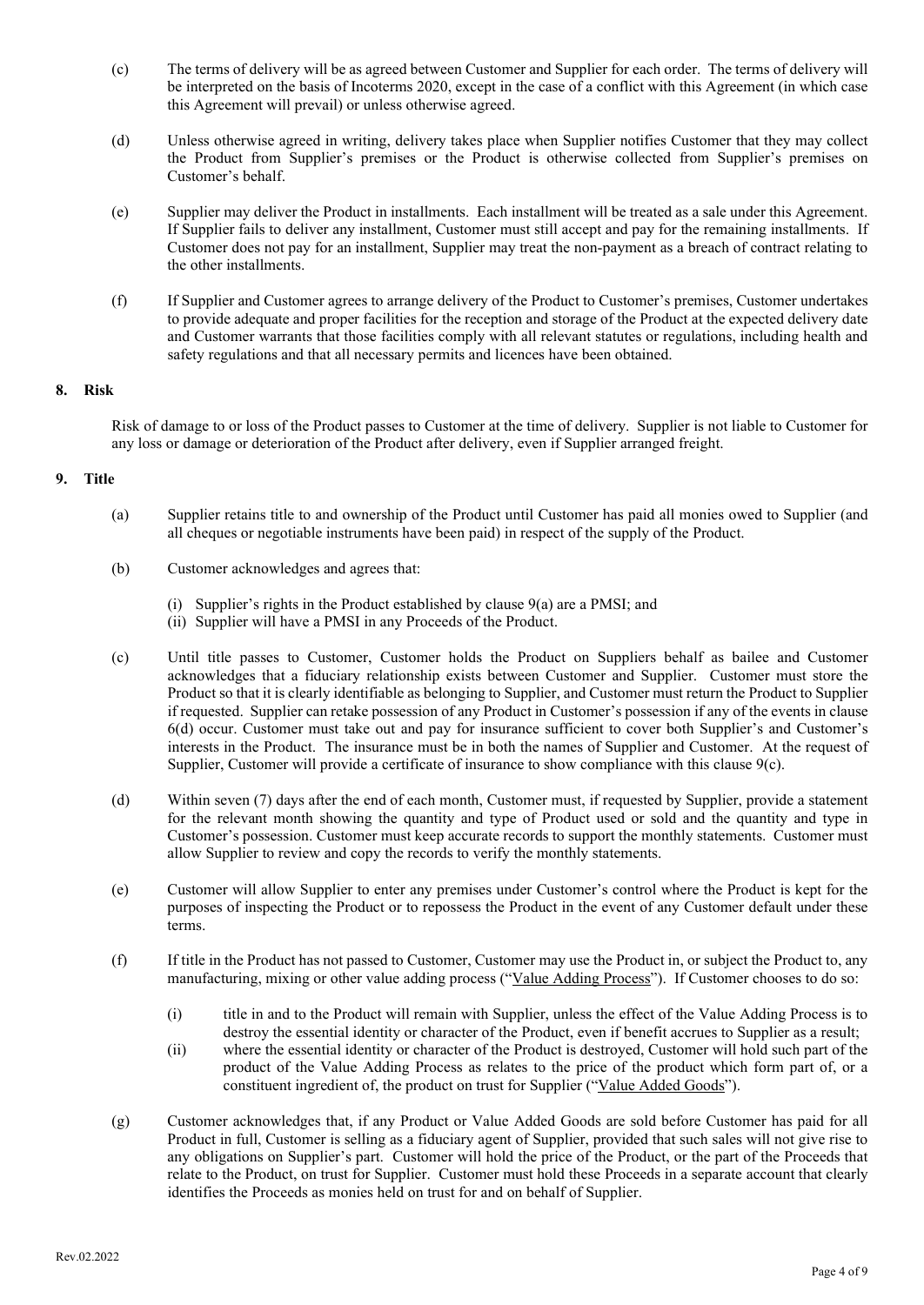(h) The Security Interest arising under this clause 9 attaches to the Product when Customer obtains possession of the Product and the parties confirm that they have not agreed that any Security Interest arising under this clause 9 attaches at any later time.

## **10. Charge**

In addition to Supplier's rights in clause 9, as security for the due and punctual payment of the Secured Moneys, Customer:

- (a) charges and grants a Security Interest in all of its present and future rights and interest in the Product to Supplier; and
- (b) charges to Supplier, as an additional and separate Security Interest, all present and future Accounts, Chattel Paper and all other rights which form part of or relate to the Product or any part of them at any time.

### **11. PPS Act (Australia) Enforcement Provisions**

- (a) All of the enforcement provisions of Chapter 4 of the PPS Act (Australia) apply to all of the Security Interests created under or referred to in these terms, except as excluded by (b).
- (b) The following provisions of the PPS Act (Australia) will not apply to the enforcement of this these terms:
	- 1) section 95 (notice of removal of accession), to the extent that it requires Supplier to give a notice to Customer;
	-
	- 2) subsection 121(4) (enforcement of liquid assets notice to grantor);<br>3) section 130 (notice of disposal), to the extent that it requires Supplie section 130 (notice of disposal), to the extent that it requires Supplier to give Customer a notice;
	- 4) paragraph 132(3)(d) (contents of statement of account after disposal);
	- 5) subsection 132(4) (statement of account if no disposal);
	- 6) section 135 (notice of retention);
	- 7) section 142 (redemption of collateral); and
	- 8) section 143 (reinstatement of security agreement).
	- (c) Supplier is also not obliged to give notice of a verification statement under section 157 of the PPS Act (Australia).
	- (d) Customer consents to the waiver of the requirement for notice, copies of documents or information under clauses 11(b) and 11(c) above.

### **12. PPS Act (New Zealand) Enforcement Provisions**

- (a) The Supplier and the Customer agree that nothing in sections  $114(1)(a)$ ,  $117(1)(c)$ , 133 and 134 of the PPS Act (New Zealand) will apply to these terms and conditions.
- (b) The Supplier and the Customer also agree that the following rights of the Customer as debtor under the PPS Act (New Zealand) will not apply:
	- 1) To receive a statement of account under section 116;
	- 2) to recover surplus under section 119;
	- 3) to receive notice of a secured party's proposal to retain collateral under section  $120(2)$ ;<br>4) object to a secured party's proposal to retain collateral under section 121;
	- object to a secured party's proposal to retain collateral under section 121;
	- 5) not to have goods damaged when a secured party removes an accession under section 125;
	- 6) refuse permission to remove an accession under section 127;
	- 7) receive notice of the removal of an accession under section 129;
	- 8) apply to the Court for an order concerning the removal of an accession under section 131; and
	- 9) redeem collateral under section 132.

# **13. Quantity Discrepancy**

- (a) If the quantity of Product delivered is less than the amount ordered by Customer, Customer must notify Supplier in writing of the shortfall within seven (7) days after delivery. Otherwise, Customer will be deemed to accept that the correct quantity of Product has been delivered and must pay for Product in full despite the shortfall.
- (b) If the quantity of Product delivered is more than the amount ordered, Customer must immediately inform Supplier in writing and Supplier is entitled to charge Customer for the excess or recover the excess from Customer.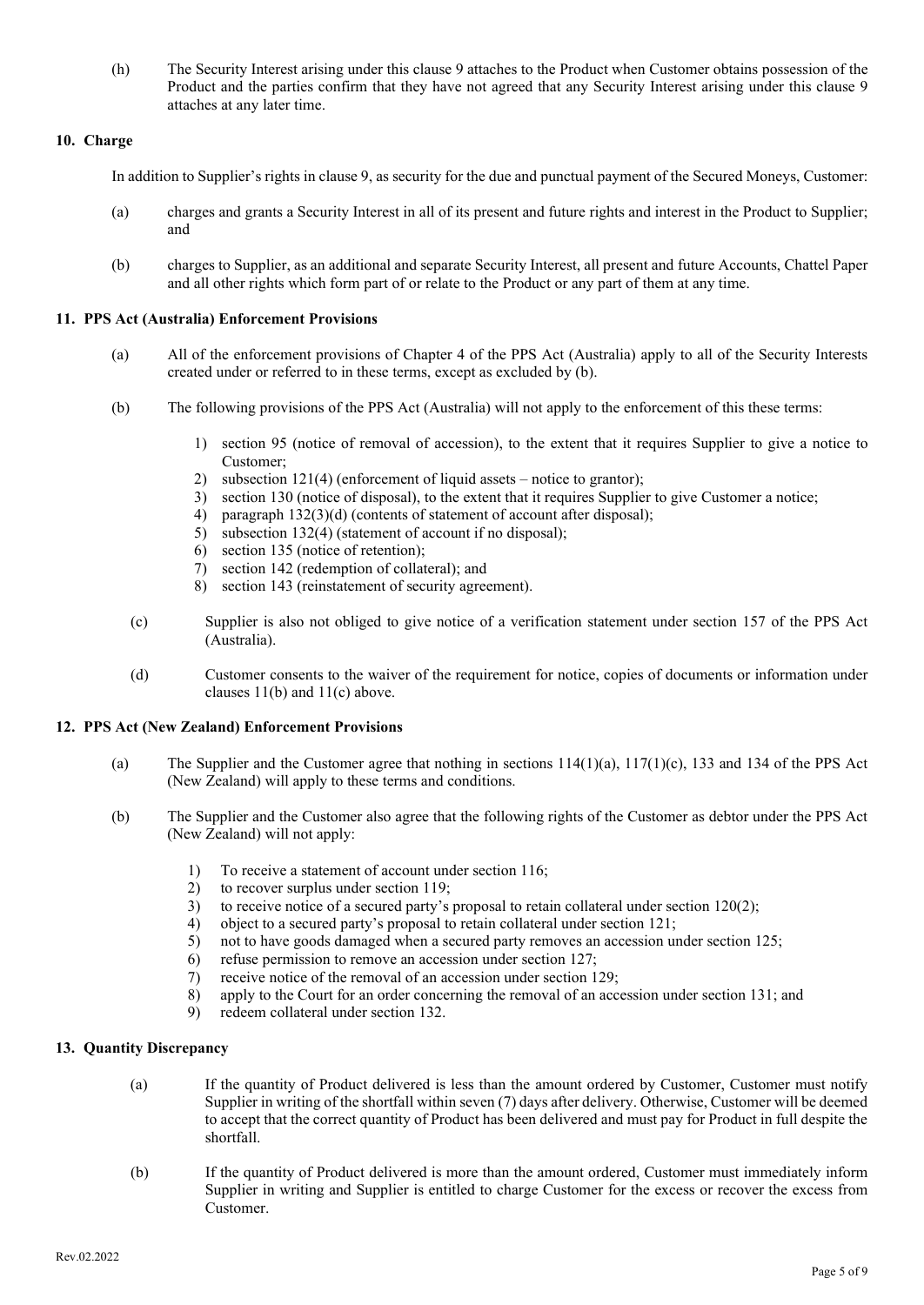#### **14. Change of Circumstances**

In the event of any circumstances arising during the term of this Agreement which would result in changes whereby either the Supplier or Customer is disadvantaged, Supplier and Customer will meet together to endeavour to agree on steps which might be taken in order to eliminate such disadvantage or reduce it. Without limiting the generality of the aforesaid, examples of changes likely to cause hardship might be a significant variation in hydrocarbon feedstock costs, inability to obtain raw materials supplies (e.g., plant shutdown), the closure of Supplier's manufacturing site(s) for any reason, and the rate of exchange between the Australian dollar and other currencies. If during the meeting Supplier and Customer cannot reach an agreement, either Supplier or Customer will have the right to terminate this Agreement upon three (3) months prior written notice to the other party. During this time, previously operating prices will apply. In this clause 14, "Supplier" also includes parent companies and affiliates, joint ventures and joint ventures of parent companies and affiliates, toll manufacturers and toll manufacturers of parent companies and affiliates, whichever produces the Product under this Agreement.

### **15. Pallets**

Returnable pallets from Supplier remain Supplier's property and must be returned to Supplier at Customer's expense in good and clean condition. Supplier will invoice Customer for the cost of any pallets supplied and then reverse the invoiced amount provided the pallets are returned to Supplier within thirty (30) days.

### **16. Force Majeure**

- (a) Supplier is not liable for failure to comply with this Agreement if the failure (directly or indirectly) arises out of any circumstances which are not within Supplier's reasonable control. If such circumstances occur, Supplier may delay or cancel delivery of the Product or reduce the quantity to be delivered.
- (b) The following are examples of situations beyond Supplier's reasonable control: strikes; lock-outs; accidents; war (declared or undeclared); acts of terrorism; fire; flood; accident, explosion; shortage of power; breakdowns of plant or machinery; shortage of raw or other materials from normal sources of supply; acts of God; epidemics and any order or direction of any local, State or Federal Government, Government authority or instrumentality (within the Commonwealth of Australia or elsewhere).
- (c) Supplier is not obliged to remedy such circumstances. Supplier is especially not obliged to settle any strike, lockout or any other kind of labor dispute.
- (d) In this clause 16, "Supplier" also includes parent companies and affiliates, joint ventures and joint ventures of parent companies and affiliates, toll manufacturers and toll manufacturers of parent companies and affiliates, whichever produces the Product under this Agreement.

# **17. Cancellation**

- (a) Customer cannot cancel any order or Agreement or return any Product unless Supplier first agrees in writing. Supplier will not agree to any cancellation or return unless Customer indemnifies Supplier for all loss or damage suffered or incurred as a result of the cancellation or return. Supplier may cancel any order or Agreement if Supplier may be unable to supply the Product.
- (b) If any of the events set out in clause 6(d) occur or if the Product remains uncollected after fourteen (14) days from notice that the Product is ready for collection, Supplier may cancel the whole or part of an order or Agreement by giving Customer notice. If Supplier cancels in these circumstances, Customer must pay Supplier for any loss or damage sufferred or incurred as a result of the cancellation, including costs and expenses Supplier incurred before the cancellation and a reasonable cancellation fee fixed by Supplier.
- (c) Customer has no claim against Supplier and Supplier is not liable to Customer for any damage, loss, costs or expenses which Customer may suffer or incur as a result of a cancellation under this clause.

### **18. Medical Applications**

Customer hereby warrants that:

(a) Product will not, directly or indirectly, by Customer or by any third party, be used in any of the following applications without prior written approval by Supplier for each specific product and application: U.S. FDA Class I or Class II medical devices; Health Canada Class I, Class II or Class III medical devices; European Union Class I or Class II medical devices; or similar classifications by any regional, national, or local governments; film, overwrap and/or product packaging that is considered a part or component of one of the aforementioned medical devices; and packaging in direct contact with a pharmaceutical active ingredient and/or dosage form that is intended for inhalation, injection, intravenous administration, nasal spray or ophthalmic (eye) administration.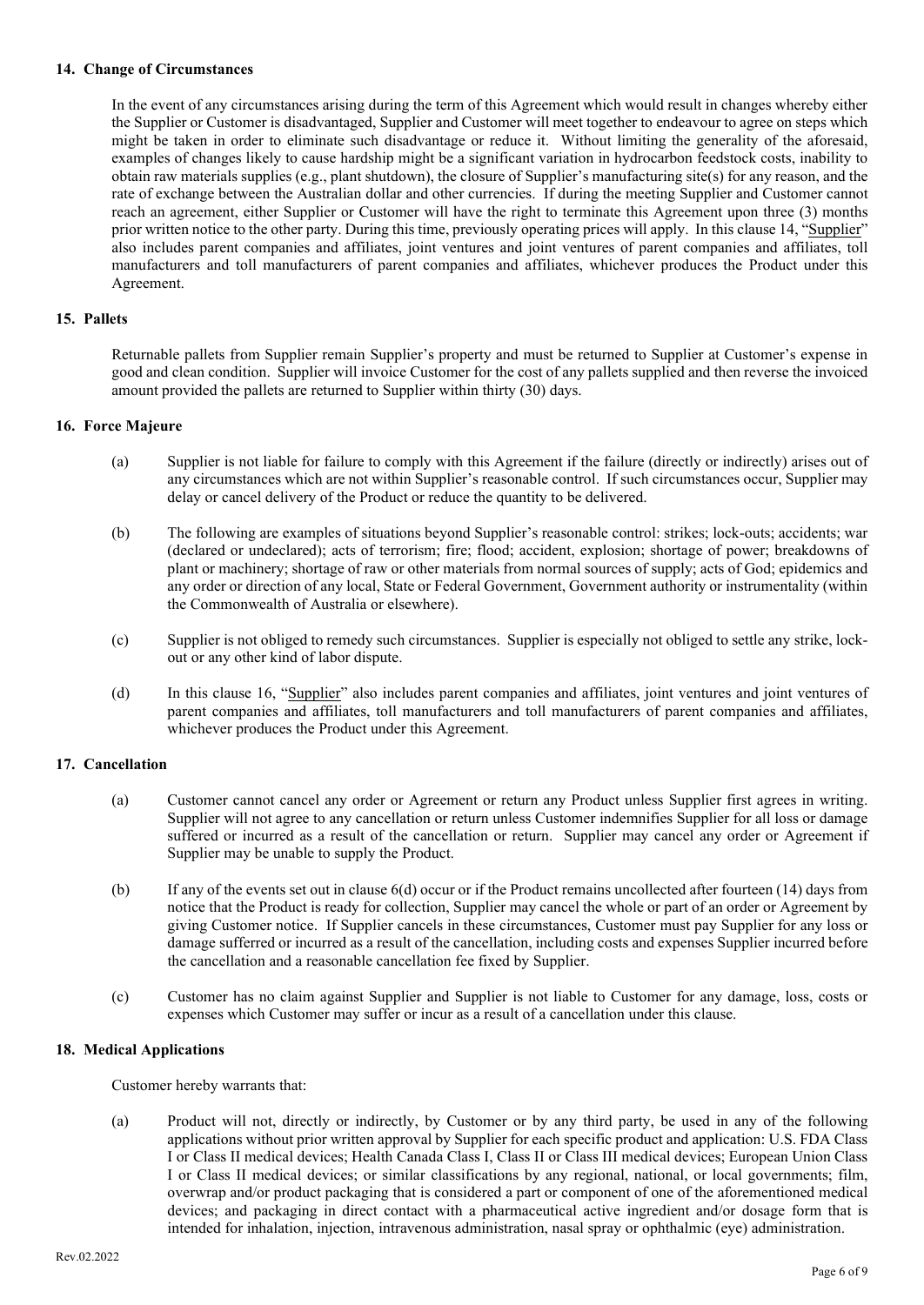(b) Product will not, directly or indirectly, by Customer or by any third party, be used in any of the following applications: U.S. FDA Class III medical devices; Health Canada Class IV medical devices; European Class III medical devices; or similar classifications by any regional, national, or local governments; applications involving permanent implantation into the body and life-sustaining medical applications.

### **19. Technical Assistance**

Any technical advice, assistance, testing or reports furnished by Supplier or any of Supplier's affiliates to Customer with respect to (i) the selection or use of the Product delivered to Customer or (ii) the storing, handling or usage of Product (collectively, the "Technical Assistance") will be given and accepted at Customer's sole risk, and Supplier will have no liability whatsoever for the use of, or results obtained from, the Technical Assistance. Customer agrees that Supplier or Supplier's affiliates, agents, officers, directors, employees, representatives and insurers will not be liable or responsible for any aspects of the Technical Assistance, including the preparation and delivery thereof. Customer agrees to indemnify Supplier or Supplier's affiliates, agents, officers, directors, employees, representatives and insurers from and against any and all loss, damage or liability resulting from demands, claims, suits, or actions with regard to any action relating to the Technical Assistance. The indemnity provided will include, but not be limited to court costs, attorneys' fees, costs of investigation, costs of defence, settlements, and judgments associated with such demands, claims, suits or actions. The indemnification will survive the cancellation, termination, completion, or expiration of this Agreement.

#### **20. Limitation of Liability**

- (a) Except for such representations, warranties or guarantees as cannot be excluded by virtue of the Consumer Guarantees Act 1993 (New Zealand) or the Competition and Consumer Act 2010 (Australia), all terms, conditions, warranties or undertakings whether express or implied, statutory or otherwise, oral or written, relating to the sale of Product, or to this Agreement are excluded to the fullest extent permitted by law.
- (b) Customer must examine Product upon delivery. If Product is not of merchantable quality, does not conform to any agreed specification or has defects, Customer must notify Supplier in writing within thirty (30) days of delivery. If Customer does not notify Supplier within thirty (30) days, Customer will be deemed to have accepted the Product as being of merchantable quality, free from defects and compliant with the agreed specification.
- (c) Supplier has the right to examine the Product subject of a notification under paragraph (b) and Customer must either return the Product to Supplier, or if they are not capable of redelivery, Customer must make the Product available for inspection by Supplier and permit Supplier to take samples.
- (d) Supplier's liability to Customer will not in any case exceed and will be completely discharged by:
	- (i) replacing the Product or supplying equivalent Product; or
	- (ii) paying the cost of replacing the Product or of acquiring equivalent Product,

and the limitation will apply to liability howsoever arising whether in contract or in tort (including negligence). In no circumstances will Supplier be liable to Customer for any indirect, incidental, consequential or special loss, including loss of profits, sales, market, goodwill or reputation, or any special or exemplary damages (even if Supplier or Customer were advised of the possibility of such loss or damages).

- (e) Customer will indemnify Supplier for all liabilities, losses, damages, costs or expenses suffered or incurred by Supplier as a result of any of the following:
	- (i) Supplier's compliance or attempted compliance with Customer's instructions regarding the Product;
	- (ii) Customer's failure to:
		- A. provide or display safety information on or relating to the Product;
		- B. comply with laws relating to the use, sale, marketing, labeling or marking of Product; or
		- C. detect and bring to Supplier's attention matters for which Supplier may become liable, whether for negligence, under legislation or otherwise;
	- (iii) any statement Customer makes about the Product without Supplier's written approval;
	- (iv) the use of Product by Customer or a third party;
	- (v) any loss, damage or injury to a person or Customer's property or to others arising out of the use or possession of the Product, whether that Product is used singularly or in combination with any other substances or processes; or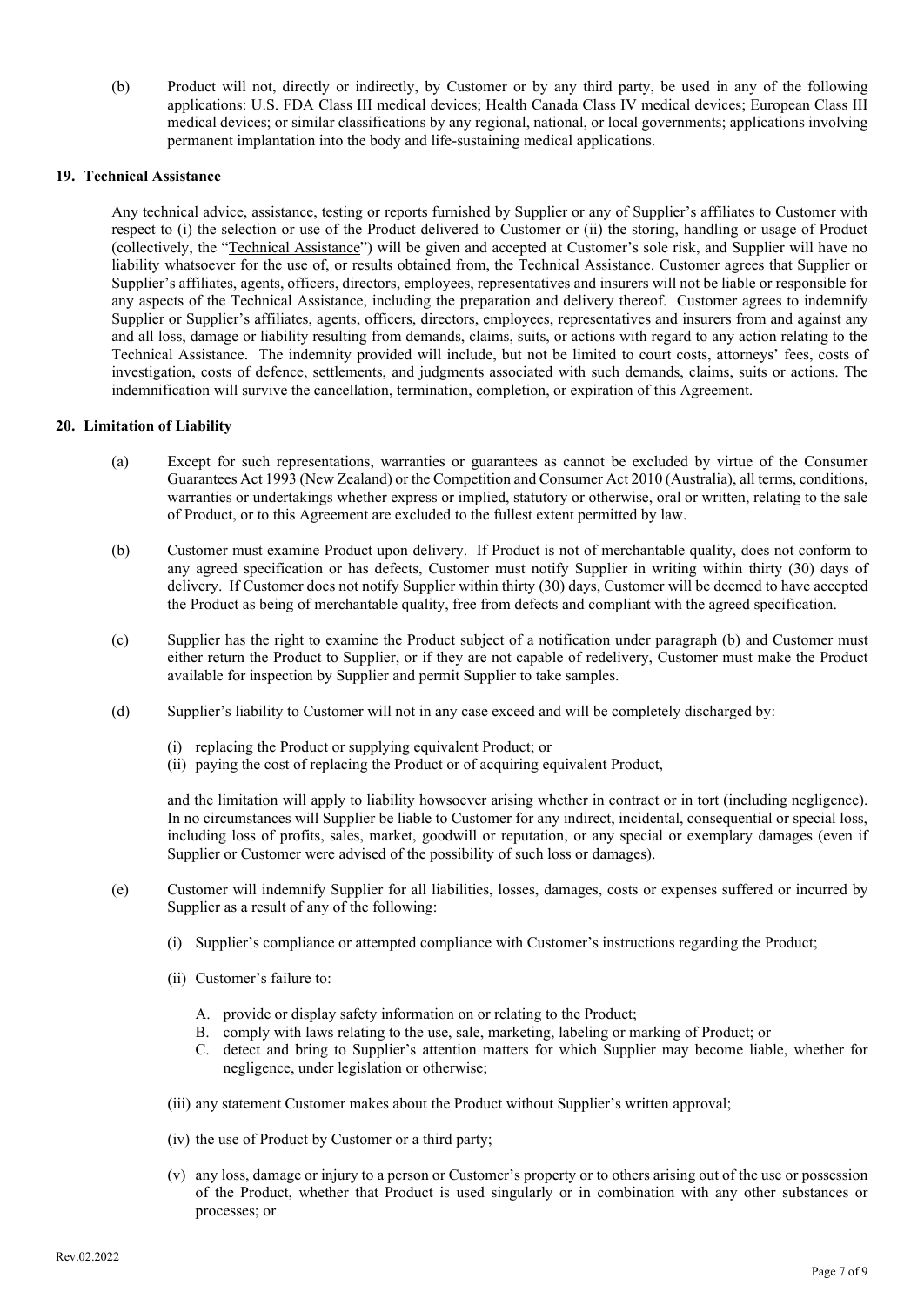- (vi) Customer's negligence or breach of this Agreement.
- (f) Customer agrees that:
	- (i) the Product is not of a kind ordinarily acquired for personal, domestic or household use or consumption; and
	- (ii) Customer is acquiring the Product for resupply or for using it up or transforming it in the course of a process of production or manufacture in its business.
- (g) From the date on which the Product or any part of the Product has been treated, processed or changed in any manner whatsoever, subject to any liability imposed by statute, Customer will have no claim whatsoever arising directly or indirectly out of the Product or the sale of Product to Customer. Customer has the sole responsibility of determining whether the Product is suitable for any use contemplated by Customer, whether or not Supplier is aware of that use.
- (h) If Customer is directed by Supplier to assist in any suspension of supply or recall of Product for any reason, Customer must cooperate and comply with all such reasonable directions to ensure the most effective response to the suspension or recall.

#### **21. Storage and Handling**

- (a) Supplier may charge Customer for storage if Customer does not collect the Product or provide adequate delivery instructions within fourteen (14) days after notification that the Product is ready for collection. Customer must pay the charges specified by Supplier. Product stored by Supplier on Customer's behalf is at Customer's sole risk.
- (b) In storing and handling the Product, Customer must comply with all applicable laws, especially those relating to health, safety and the environment. Upon written notice, Customer must allow Supplier to enter Customer's premises to inspect the storage and handling of the Product.
- (c) Customer hereby agrees that Supplier will have the right to immediately cease delivery of Product to Customer, pursuant to this Agreement or otherwise, if, in Supplier's reasonable opinion, Customer fails to take necessary action, within a commercially reasonable time, to prevent or mitigate imminent endangerment to human health, safety, or the environment with regards to Customer or Customer's representatives or agents', storing, handling and usage of the Product.

#### **22. Variation**

Supplier is entitled to vary the terms and conditions in this Agreement at any time by giving Customer written notice.

#### **23. Waiver**

Even if Supplier does not insist on strict performance of this Agreement, Supplier is not taken to have waived its rights to later require strict performance. A waiver is not effective unless it is in writing. Even if Supplier provides an express waiver, this is not to be taken as a waiver of a subsequent breach of a term or condition in this Agreement.

#### **24. Notices**

- (a) Notices under this Agreement must be in writing. A notice must be delivered personally or sent by facsimile transmission or post to the other person at their last known address.
- (b) Supplier may or may not give Customer any notice under the PPS Act unless the notice is required by the PPS Act and that requirement cannot be excluded.
- (c) Customer waives any right to receive a copy of a Verification Statement under the PPS Act.

#### **25. Severability**

If any of these terms and conditions are invalid or unenforceable in any jurisdiction, they are, if possible, to be read down so as to be valid and enforceable. The read down provision will only apply in the relevant jurisdiction. If the provision cannot be read down, and it can be severed to the extent of the invalidity or unenforceability, it is to be severed. The rest of the provisions, and the validity or enforceability of the affected provision in any other jurisdiction, will not be affected.

#### **26. Assignment**